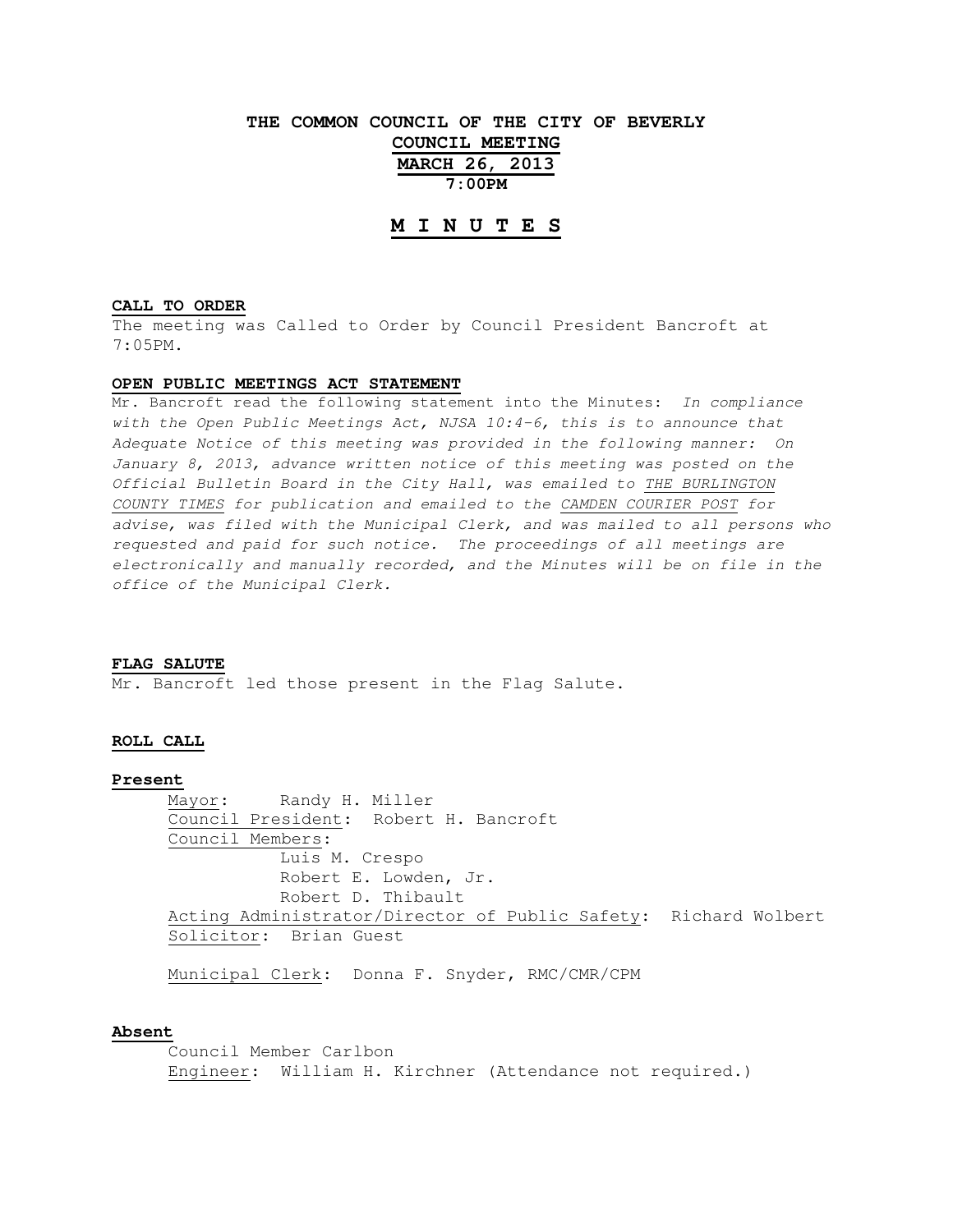**MINUTES** Regular Council Meeting: January 8, 2013 February 12, 2013 March 12, 2013

Executive Sessions: February 12, 2013 March 12, 2013

Motion to Approve as submitted the above Regular and Executive Session Minutes by Thibault; Second by Lowden. Roll Call Vote – All Ayes, except Crespo-Recuse on Regular Session January 8, 2013 Minutes due absent. Motion Carried.

#### **ORDINANCES:**

The following Ordinances were read by Title Only by Mr. Bancroft.

# **ORDINANCE 2013-2: FIRST READING/INTRODUCTION**

An Ordinance adopting the International Property Maintenance Code, 2012 Edition, as the Property Maintenance Code for the City of Beverly and repealing inconsistent provisions. Motion to Approve on Introduction by Crespo; Second by Thibault. Roll Call Vote – All Ayes. Motion Carried.

# **Ordinance 2013-3: FIRST READING/INTRODUCTION**

An Ordinance to exceed the Municipal Budget Appropriation limits and to establish a CAP Bank (N.J.S.A. 40A:4-45.14). Motion to Approve on Introduction by Thibault; Second by Lowden. Roll Call Vote – All Ayes. Motion Carried.

## **ORDINANCE 2013-4: FIRST READING/INTRODUCTION**

An Ordinance establishing the position of Code Enforcement Officer for Exterior Property Maintenance for the City of Beverly. Motion to Approve on Introduction by Thibault; Second by Lowden. Roll Call Vote – All Ayes. Motion Carried.

**TAKE NOTICE** that the above Ordinances 2013-2, 2013-3 and 2013-4 are Introduced on First Reading; same will come before Council for Second Reading/Public Hearing at their April 9, 2013 meeting to be held at 7PM at Beverly City Hall, at which time all those wishing to be heard on same will be so heard. Copies of said Ordinances are available for review at the Office of the Municipal Clerk, 446 Broad Street, Beverly, NJ 08010 during regular business hours, M-F, 9A-5P.

2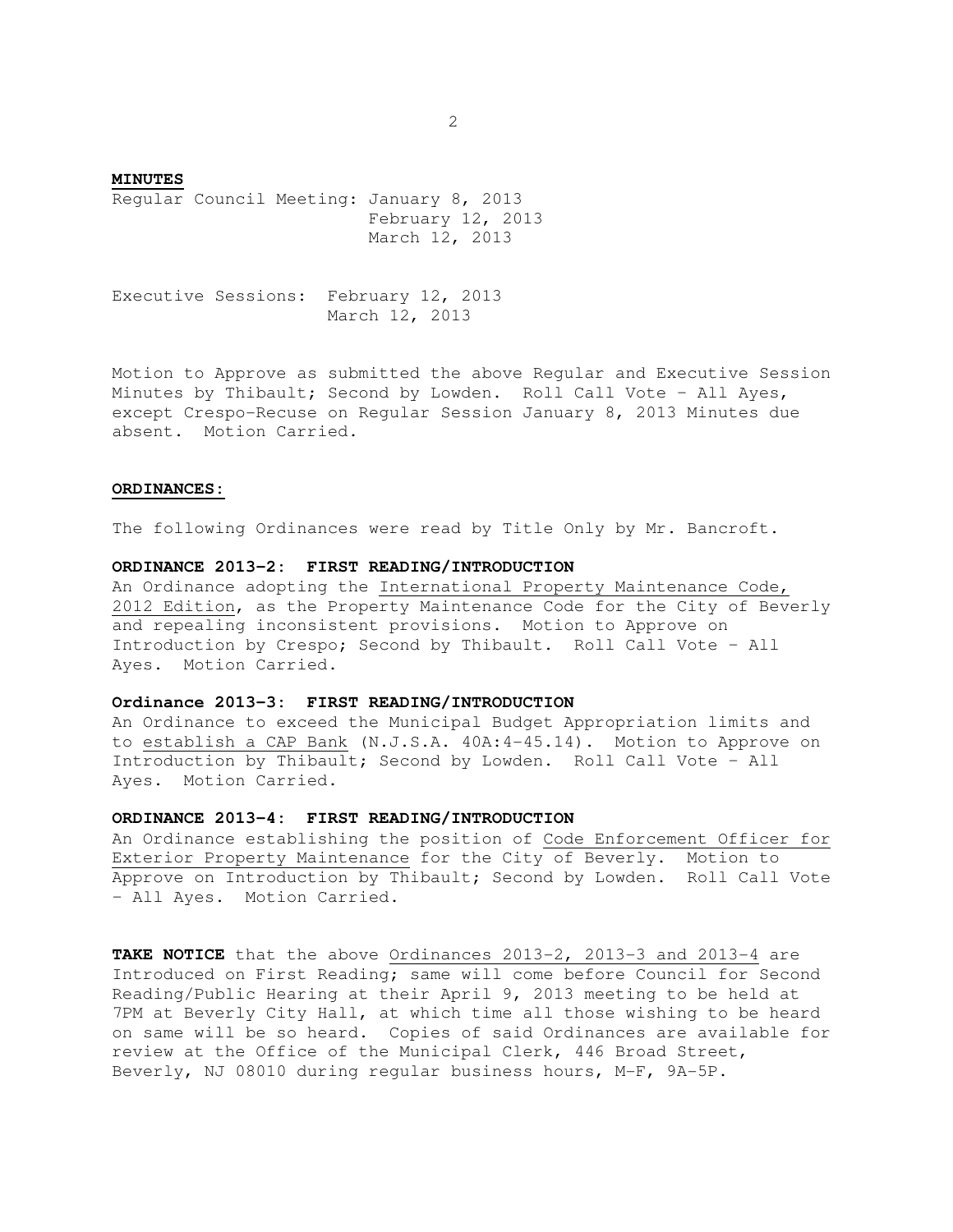## **RESOLUTION 2013-69A - CONSENT AGENDA**

For approval of Resolutions 2013-70 through and including 2013-72 by "Consent Agenda". Consent Agenda items are not individually discussed. A Resolution approving the "Consent Agenda" (which may or may not include the reading of the list of items appearing on the Consent Agenda) is Moved, Seconded, and Voted upon as one item by the Governing Body. If any discussion is requested on same, it is removed from the "Consent Agenda" to the Regular Agenda.

## **RESOLUTION 2013-70**

A Resolution appointing Richard A. Wolbert as the City's additional BURLCOJIF EPL/HELPLINE Contact Person for the 2013 Calendar Year.

### **Resolution 2013-71**

A Resolution approving the Burlington County Municipal Joint Insurance Fund 2013 Safety Contract.

### **Resolution 2013-72**

A Resolution adopting the BURLCOJIF "Wellness Policy" Program, indicating the Governing Body's commitment to wellness.

**Motion to Approve Consent Agenda Resolutions 2013-70, 2013-71, and 2013-72 make by Thibault; Second by Lowden. Roll Call Vote – All Ayes. Motion Carried.** 

-----------

# **Resolution 2013-73**

A Resolution authorizing and establishing a lien for Property Maintenance charges due to the City relative to Block 1171/Lot 5 in the City of Beverly. (Cooper Street Sewer Lateral Repair). Motion to Approve by Lowden; Second by Thibault. Roll Call Vote – All Ayes. Motion Carried.

# **Resolution 2013-74**

A Resolution authorizing and establishing a lien for Property Maintenance charges due to the City relative to Block 1056/Lot 9 in the City of Beverly. (Tree removal on Laurel Street). Motion to Approve by Thibault; Second by Crespo. Roll Call Vote – All Ayes. Motion Carried.

**Resolution 2013-75** – **HOLD FOR 4/9/13 COUNCIL MEETING DUE PAPERWORK.** A Resolution authorizing an Agreement between Willingboro Township and the City of Beverly for Certified Recycling Professional Services to review and submit to the State, Beverly City's 2012 Annual Recycling Tonnage Report.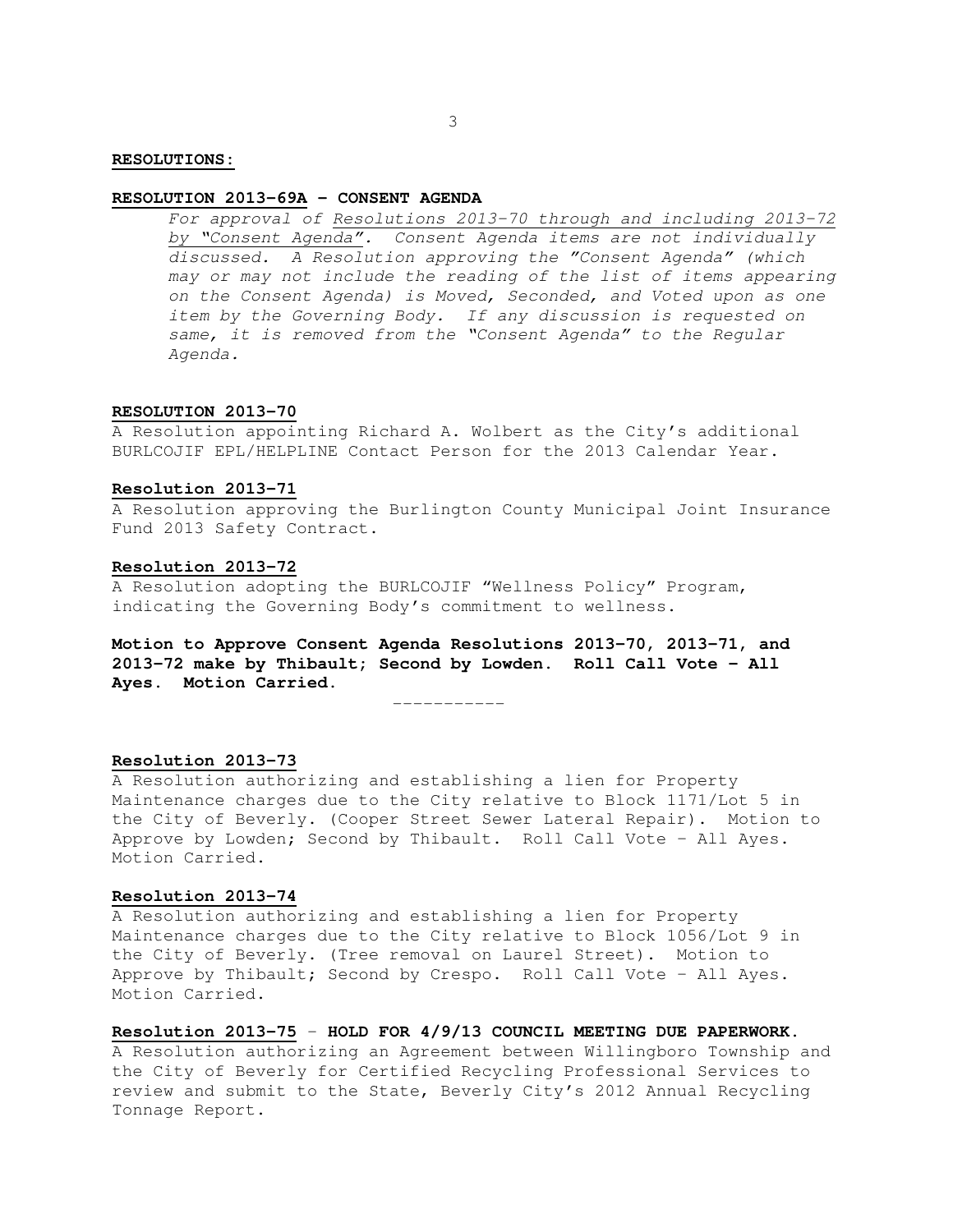## **Resolution 2013-76**

A Resolution authorizing the cancellation of outstanding checks prior to January 31, 2013, which are no longer required, per the Beverly City CFO. Motion to Approve by Crespo; Second by Thibault. Roll Cal Vote – All Ayes. Motion Carried.

## **Resolution 2013-77**

A Resolution approving the 2013 Vendor's Permit to Briant Geissler to operate a "Mr. Softee" Ice Cream Truck in the City of Beverly, serving Ice Cream, Milkshakes, Soda, and Bottled Water, conditioned upon all approval of all submitted required documentation by the Municipal Clerk. Motion to Approve by Crespo; Second by Thibault. Roll Call Vote – All Ayes. Motion Carried.

## **Resolution 2013-78**

A Resolution authorizing a five (5) year Maintenance Contract commencing on June 28, 2013, with the Otis Elevator Company for maintenance on the City's Otis Hydraulic Elevator #611370, in the amount of \$190.00 per month, according to the attached contract agreement. Motion to Approve by Thibault. Second by Crespo. Roll Call Vote – All Ayes. Motion Carried.

#### **Resolution 2013-79**

A Resolution amending the 2013 Common Council Committee Assignments to reinstate the "Law and Ordinance" Committee with Chair and Member. Upon discussion, Motion to Approve by Lowden; Second by Thibault. Roll Call Vote – All Ayes. Motion Carried.

## **Resolution 2013-80**

A Resolution authorizing continuance for the 2013 Calendar Year a Shared Service Agreement between Willingboro Township and the City of Beverly for Animal Control Services. Motion to Approve by Thibault; Second by Crespo. Roll Call Vote – All Ayes. Motion Carried.

## **OLD BUSINESS:**

• WIPP Edmunds Software Program for Tax Office. **This topic will be held for Council's 4/9/13 Meeting.** 

### **NEW BUSINESS:**

• Submission by the Auditor of the Beverly City 2012 Audit. Upon discussion, Motion to Approve by Crespo; Second by Thibault. Roll Call Vote – All Ayes. Motion Carried.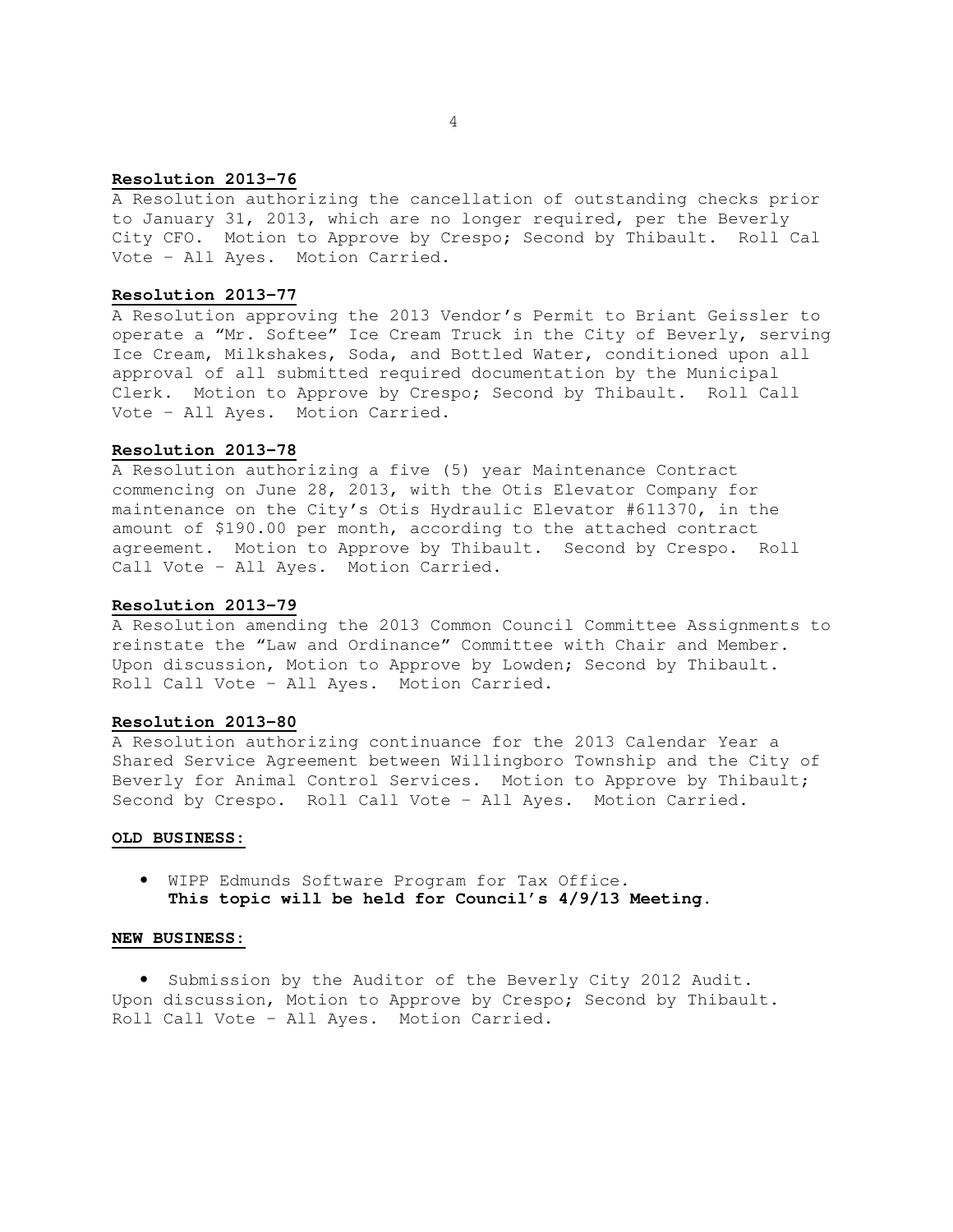#### **BILLS LIST**

Upon review, Motion to Approve the 3/7/13 Bills List made by Crespo; Second by Lowden. Roll Call Vote – All Ayes. Motion Carried.

### **CORRESPONDENCE**

The Correspondence was read into the Minutes by Mayor Miller. Correspondence will be acted on/filed accordingly in the Office of the Municipal Clerk.

- **Beverly City School:** Notice of Front Entrance Construction to begin March 25, 2013.
- **Office of Senator Frank Lautenberg**: Foreclosure Prevention Forum announcement.
- **Burlington County Board of Taxation**: County Ratio at 100%.

### **COMMENTS/REPORTS**

#### **Mayor and Council**

**Mayor Miller** had no additional comments at this time.

**Mr. Thibault** gave updates on from the following Committees: Parade: All is moving forward regarding organizing and soliciting. There is an open invitation to residents to spend that day at the waterfront and bring their own picnics. Redevelopment: "China Warren" Restaurant has opened on Warren Street and has very good food, so stop in. We need to keep good businesses in the City.

Police: We continue to review the status of the Department.

**Mr. Crespo** – Mr. Crespo is not assigned to any Committee and has no additional comments at this time.

#### **Mr. Lowden** gave updates on the following:

River Route Committee – The Committee has several initiatives going at this time: Route 130 Safety regarding obtaining a grant; Buying Local; The River Route Plan was done in 1995 and an Update is forthcoming. A Public Forum will be held in late June; questionnaires will be formulated. For the future, it's hoped that Mr. Remsa can bring some people this way for economic development. Finance: The Transitional Aid Application was delivered to the State

last Friday, and we await their decision.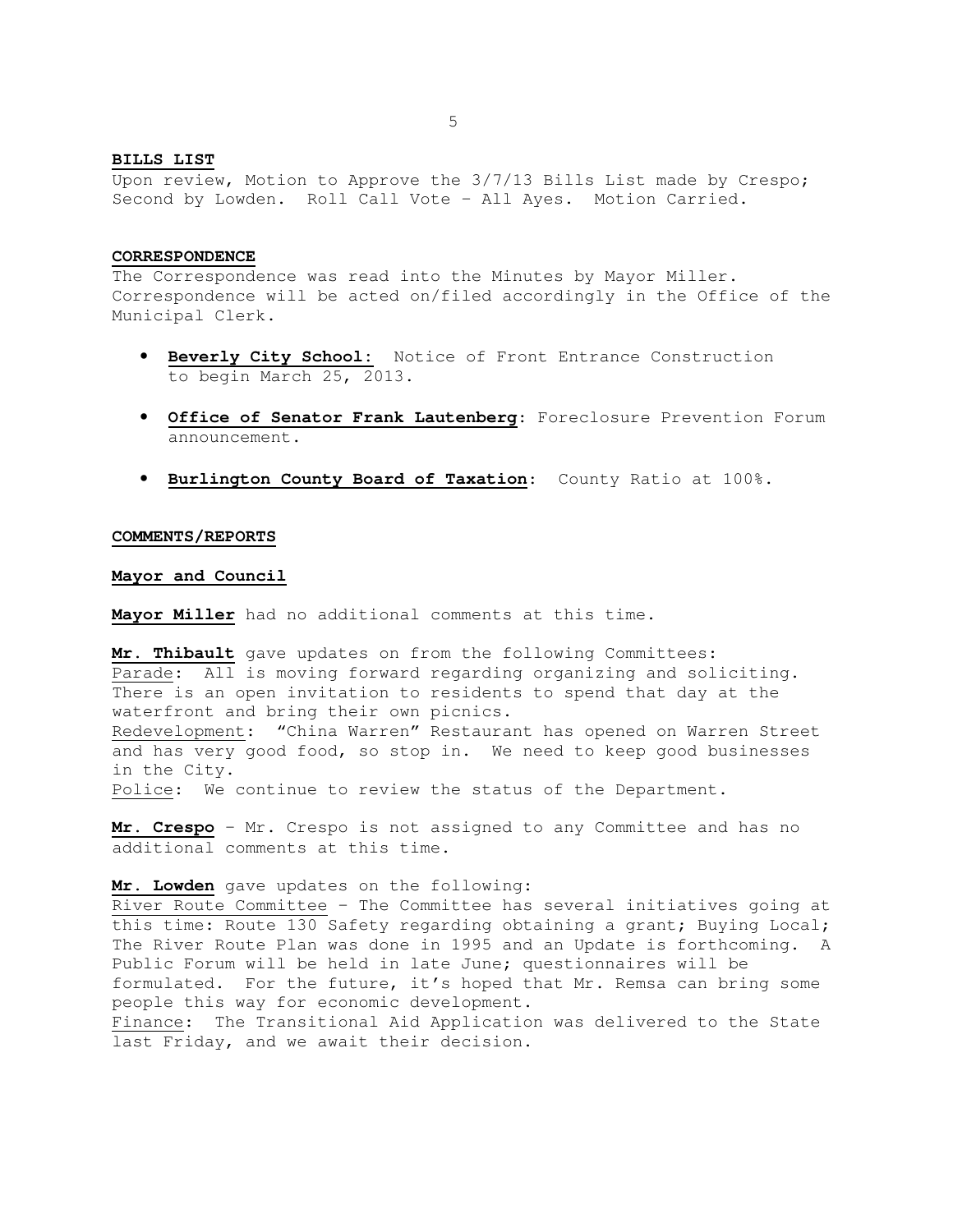Board of Health – Mr. Lowden asked, relative to Vendor Permits being issues, if all County BOH paperwork had to be current prior to issuing. The Clerk responded that, yes, all County info had to be current as well as insurance coverage, certificate of liability, driver licenses, background checks, Beverly Police Department review, and fees paid.

**Acting Administrator Rich Wolbert** – Mr. Wolbert advised that he has submitted for the "Click-it or Ticket" Grant. Other Grants out there are being reviewed for applicability. SAGE will be cleared (prior users/passwords) to current.

#### **Professionals**

Solicitor Guest had no additional comments at this time.

#### **Clerk**

Ms. Snyder had no additional comments at this time.

**Tax Collector** – Monthly Report for February 2013. This report was previously approved at Council's March 12, 22013 meeting.

#### **PUBLIC COMMENTS**

Public Comment was had by Mr. Ellsworth, Mr. Paice, and Mrs. Atkinson. Discussion was had relative to the following topics: Was the City Hall Elevator an ADA Mandate; Keeping Elizabeth Street clean especially from Railroad to Pine; Clarification on Ordinance 2013-4; Clarification on 2013-2 re new Code accessibility for residents.

There being no further Public Comment, same was closed at 7:55PM.

# **EXECUTIVE SESSION** – 7:55PM **Resolution 2013-81:**

A Resolution of the Common Council of the City of Beverly to hold Executive Session in accordance with the Open Public Meetings Act, P.L. 1975, Chapter 231, permitting the exclusion of the Public from a meeting in certain circumstances which the Governing Body deem now exist:

> **\_\_\_\_\_ CONTRACTUAL \_\_\_\_\_ LITIGATION \_\_\_X\_\_POSSIBLE LITIGATION \_\_\_\_\_ PERSONNEL**